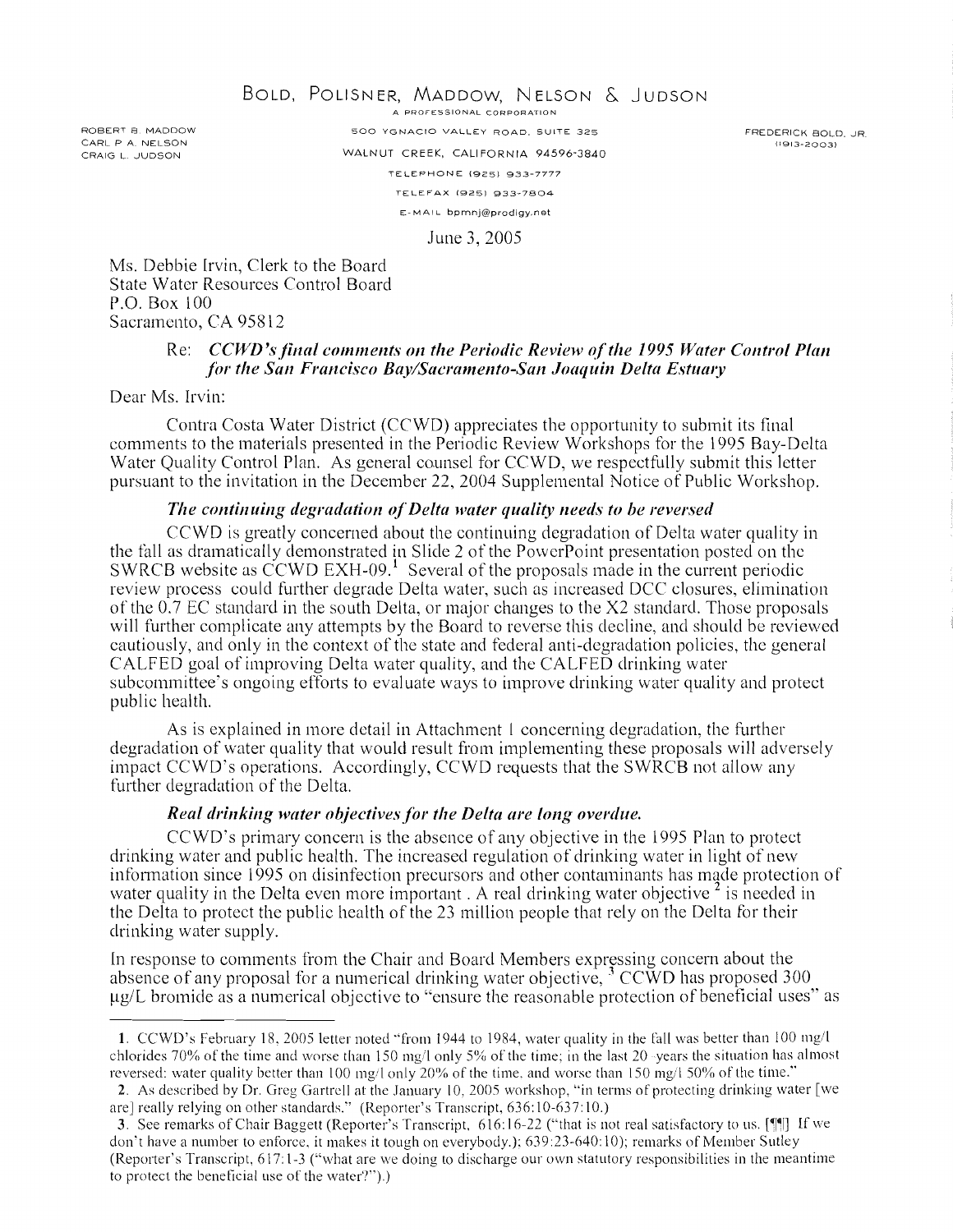### BOLD, POLISNER, MADDOW, NELSON & JUDSON

Ms. Debbie Irvin, Clerk to the Board *CCWD's final comments on the Periodic Review of the 1995 Water Control Plan* June 3, 2005 Page 2

reasonably protective of the health of urban users of Delta water, balancing the competing beneficial uses of Delta water. As is explained in more detail in Attachment 2,  $CC\hat{W}D$  believes that the proposed drinking water objective can reasonably be met through a series of actions, including implementation in conjunction with completion of  $CCWD$ 's proposed Alternative Intake Project in the Central Delta on or near Victoria Canal and other CALFED efforts, and should take effect immediately to help "drive" the cooperative efforts of CCWD, the projects, and other CALFED agencies to make necessary source improvements.

#### *The environmental review process for any amendments or revisions of the Plan should include a "hard look" at the full range of alternatives under consideration.*

Whether the Board prepares an EIR, a Mitigated Negative Declaration, a Negative Declaration pursuant to Public Resources Code section  $210\overline{8}0.5$ , or other environmental documentation that is functionally equivalent thereto,<sup>5</sup> CCWD believes that it is critical to the credibility of the periodic review process that the environmental analysis take the requisite "hard look" at the impacts of the proposed amendments and revisions to the Plan. (Save Our Residential Environment v. City of West Hollywood (1992) 9 Cal.App.4th 1745, 1752.) Because "the most important purpose of CEQA [is] to fully inform the decision makers and the public of the environmental impacts of the choices before them" (Planning and Conservation League v. Department of Water Resources (2000) 83 Cal.App.4th 892, 920), CCWD believes that the environmental analysis must include an in-depth review of the full range of alternative water quality objectives that have bcen proposed or are under consideration.

At a minimum, this review should include the following possible drinking water objectives: the CALFED target of 50  $\mu$ g/L bromide and 3 mg/L total organic carbon, CCWD's proposal of 300  $\mu$ g/L bromide for drinking water protection (including mechanisms to achieve such an objective), and other relevant alternatives such as the  $150 \text{ ug/L}$  bromide goal in the 1991 Water Quality Control Plan. The analysis should include projections of water quality at selected municipal intakes, including a combination of CCWD's current and potential future intakes.

#### Summary discussions of specific proposals

The final attachment (Attachment 3) sets forth  $CCWD$ 's final comments on several of the proposals under consideration by the Board in the Periodic Review process. The topics are discussed in the general order of priority to CCWD.

If you have any questions regarding CCWD's comments, please contact Richard Denton, CCWD's Water Resources Manager. at (925) 685-8 157.

Yours Very Truly,<br>CAU PA Nelsey Carl P. A. Nelson

<sup>4</sup> The intended concept is similar to that used in the 1995 Plan to defer the South Delta electrical conductivity (EC) agricultural objectives at four locations 0.7 EC objective to a date anticipating the construction of permanent barriers in the South Delta. In Attachment 3, CCWD expresses its serious concerns about the linkage between the objectives and the proposed barriers.

**<sup>5.</sup>** See September 30, 2004 Staff Keport for the Periodic Review of the I995 Water Quality Control Plan, p. 12.

<sup>6. &</sup>quot; $[A]$ n EIR must describe 'a range of reasonable alternatives to the project, or to the location of the project, which could feasibly obtain the basic objectives of the project....' [ $\parallel$ ].... '[W]hat is required is the production of information sufficient to permit a reasonable choice of alternatives so far as environmental aspects are concerned.  $\ldots$ [A]n objective, good-faith effort to comply... requires a "hard look" at environmental consequences in recognition of the factors described in [CEQA]....<sup>35</sup> (Save Our Residential Environment, supra, 9 Cal.App.4th at 1751-1752 (quoting *Residents Ad Hoc Stadium Committee v. Board of Trustees* (1979) 89 Cal.App.3d 274, 286-287).)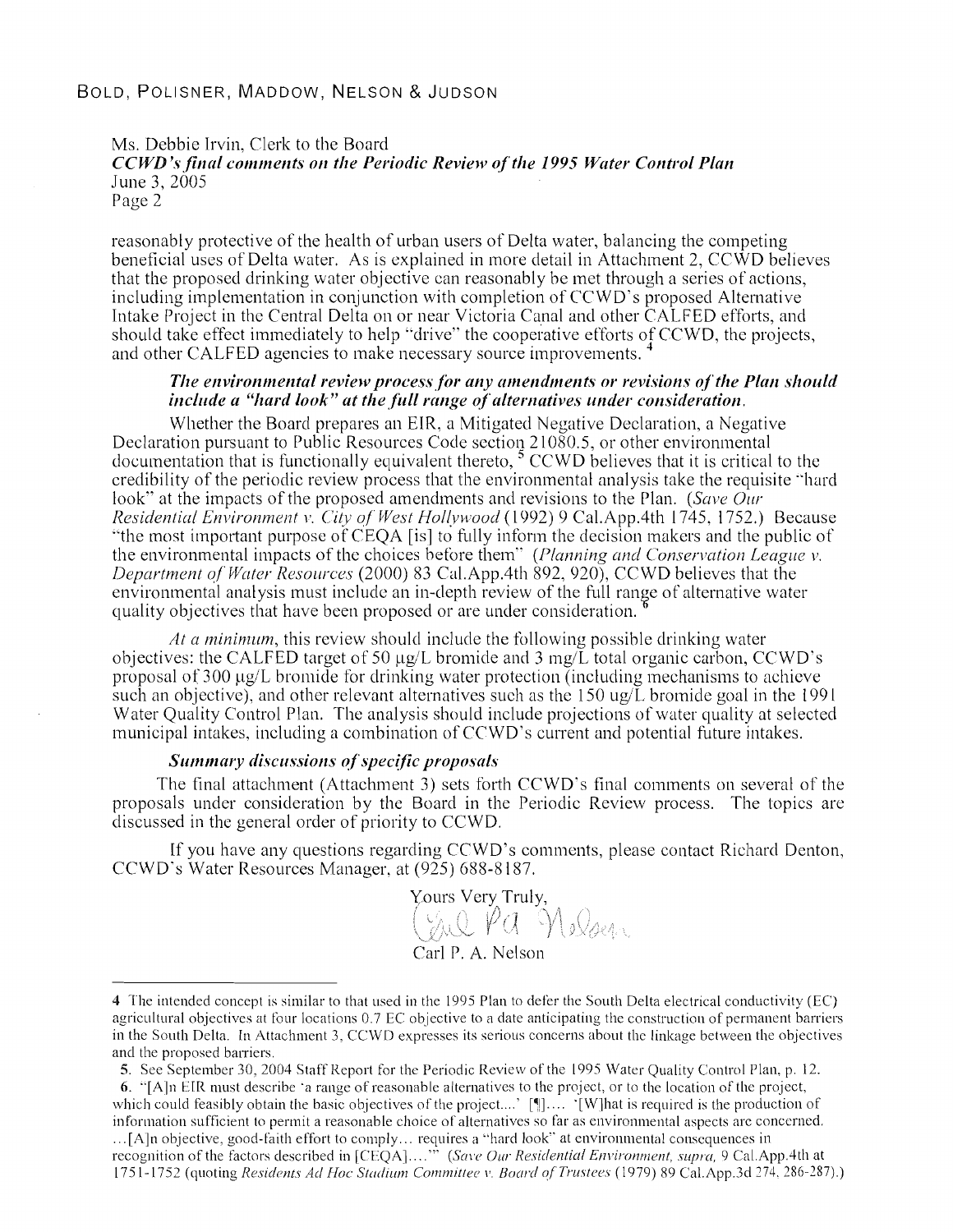# BOLD, POLISNER, MADDOW, NELSON & JUDSON

Ms. Debbie Irvin, Clerk to the Board

*CCWD's final comments on the Periodic Review of the 1995 Water Control Plan* June *3,* 2005

Page 3

Attachments: 1 – Degradation of Delta Water Quality<br>2 – Proposed Drinking Water Quality Objective 2 – Proposed Drinking Water Quality Objective<br>3 – CCWD's Specific Comments on Periodic Review Issues

cc: Ron Milligan (USBR) Amy Aufdemberge (DOI) Cathy Crothers (DWR) Ken Landau (CV RWQCB)

 $\hat{\mathbf{r}}$ 

 $\lambda$ 

 $\sim$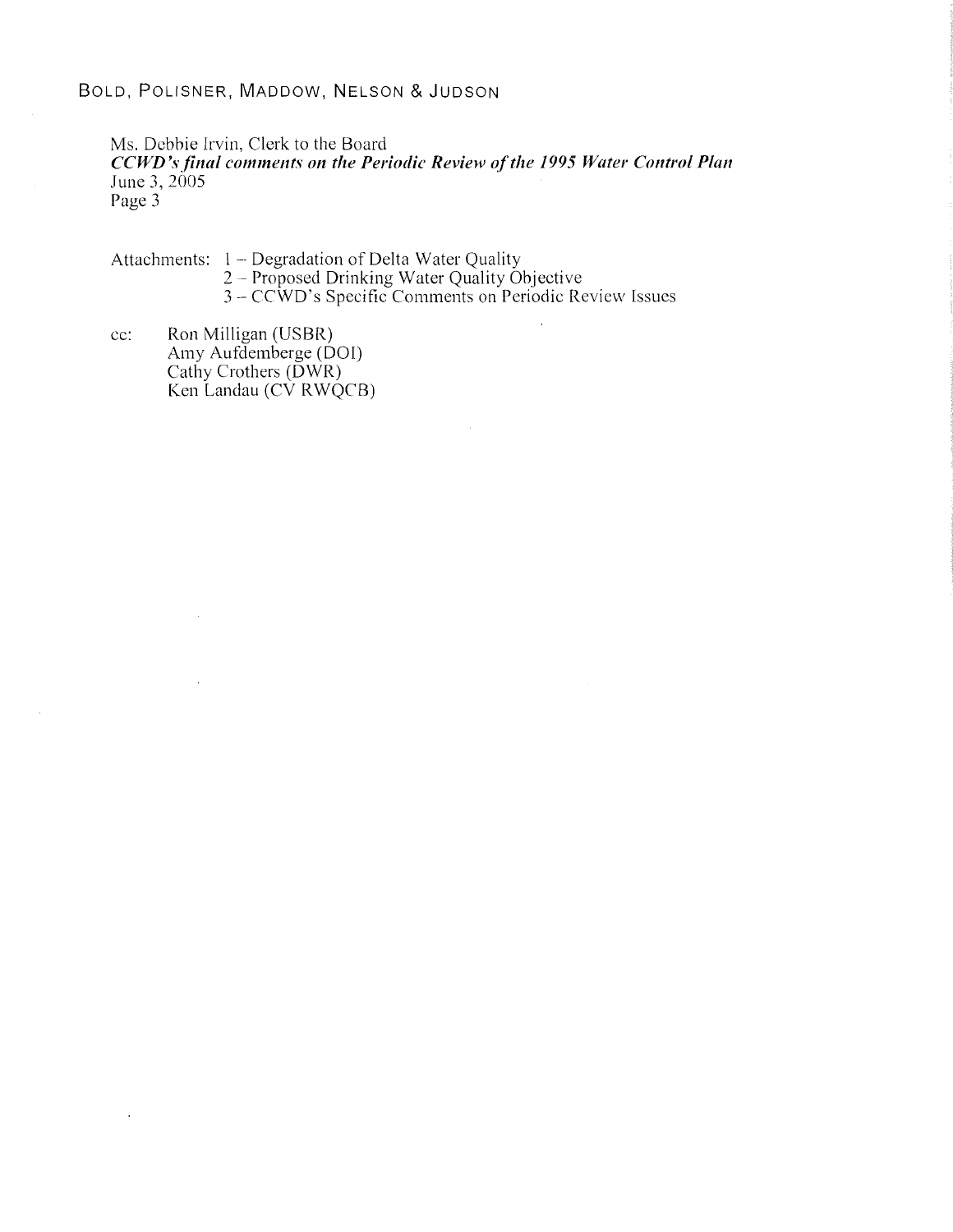# **The Continuing Degradation of Delta Water Quality Needs to be Reversed**

Although considerable strides have been made in the improvement of water quality at other times of the year, over the last twenty years, it is a fact that fall water quality in the Delta continues to decline. At the January 10, 2005 workshop, Dr. Greg Gartrell presented graphs of measured chlorides going back to 1944 at Contra Costa Canal. **[1](#page-3-0)** In his words, this data "demonstrates … a change in the way the system is operated. (Reporter's Transcript, 634:23-25.) In particular, "since around the mid '80s there has been something of a shift in the Delta… in the fall." (Reporter's Transcript, 635:3-4.) As Dr. Gartrell summarily characterized it:

[I]n the dry years the salinities are much higher, and now in the wetter years, excepting for those El Nino years where there is more water than anybody knows what to do with, you get salinities in the fall in the Delta that are not too much different from what you see in the very, very dry years. That is a disturbing trend. It is one that we are disturbed by. It is one that, I think, CALFED is trying to address with their continuous improvement in water quality.

(Reporter's Transcript, 635:14-23.)

 In evaluating the legal implications of this downward trend, it is important to keep in mind that degradation that does not result in a violation of a numerical objective can be significant. (See e.g., July 28, 2004 letter from the Chief of the Water Rights Division conditionally approving the Water Quality Response Plan ( "significant degradation of water quality may occur in the absence of violation of water quality objectives" at least where water quality degradation impairs a senior water right of water of a usable quality).) **[2](#page-3-1)** This is true in part because the Board's anti-degradation policy *is itself a water quality objective*:

The requirement in SWRCB Resolution No. 68-16 to maintain the existing high quality of water unless a change (1) is consistent with maximum benefit to the people of the state, (2) will not unreasonably affect the beneficial use of the water, and (3) will meet the water quality objectives is itself a water quality objective. (See SWRCB Order WQ 86-17 at 17 ["Resolution 68-16 has been adopted, as a general water quality objective, in all . . . regional water quality control plans."].) Accordingly, allowing the water quality to be degraded until it barely meets the numerical objective could violate this objective.

(Order WRO 2004-0043-EXEC, p. 7, fn. 6.) **[3](#page-3-2)**

<span id="page-3-0"></span> $\overline{a}$  **1**. See the PowerPoint presentation posted on the SWRCB website as CCWD EX-09[1], particularly Slide 2.

<span id="page-3-1"></span><sup>2.</sup> This letter is posted at http://www.waterrights.ca.gov/baydelta/water quality response plan approval.pdf.

<span id="page-3-2"></span><sup>3.</sup> The fact that the anti-degradation policy set forth in Resolution No. 68-16 is itself a water quality objective within the Delta has important implications, particularly for the DWR and Reclamation. In section 103(d)(2)(D)(i) of Public Law 108-361, the so-called "Calfed Bay-Delta Authorization Act," the Secretary of the Interior is required, by October 25, 2005, to "develop and initiate implementation of a program to meet all existing water quality … objectives for which the Central Valley Project has responsibility." To the same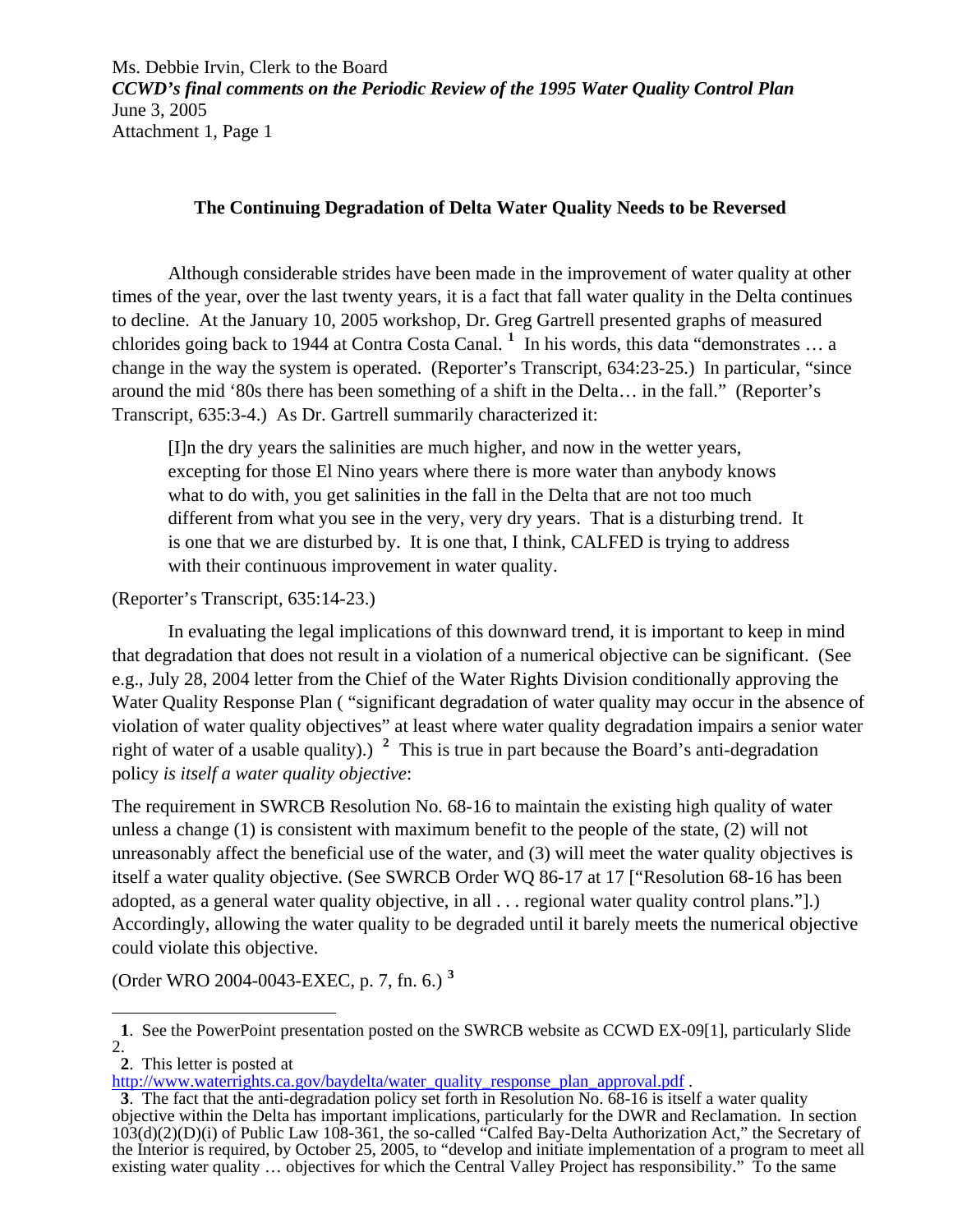Board Staff has recognized that many of the proposed changes would result in degradation of water quality:

Some of the comments on the water quality objectives in the 1995 Plan request relaxation of water quality objectives or changes in the compliance locations where the location changes may amount to a less stringent requirement. Assuming that the SWRCB has information supporting a change and making the change appears to be in the public interest, the SWRCB will analyze the change pursuant to its "Statement of Policy with Respect to Maintaining High Quality of Waters in California" set forth in SWRCB resolution No. 68-16 and, if appropriate, pursuant to 40 CFR section 131.12 which is the federal anti-degradation policy, before making the change.

(September 30, 2004 Staff Report on the Periodic Review of the 1995 Water Quality Control Plan, p. 13.)

 CCWD wholeheartedly agrees that the proposals that will likely result in further degradation of the Delta – particularly increased closures of the Delta Cross Channel, elimination of the 0.7 EC standard in the southern Delta, or major changes to the estuarine habitat  $(X2)$  objectives – should be carefully reviewed in light of the referenced antidegradation policies as well as in light of the general CALFED Bay-Delta Program goal of improving Delta water quality, and the CALFED drinking water subcommittee's ongoing efforts to evaluate ways to protect drinking water quality and public health.

 Moreover, to the extent that the "flexibility" sought by these proposals is a euphemism for "increased exports," the Board will also need to take into account the contrary provisions of the Delta Protection Act. Water Code section 12204 prescribes that "no water shall be exported which is necessary to meet the requirements of Sections 12202 and 12203…." Section 12202 makes clear that the projects shall provide "salinity control and an adequate water supply for the users of water in the Sacramento-San Joaquin Delta." *A fortiori*, water that is necessary for salinity control is not available for export.

 Finally, CEQA plainly requires that significant adverse environmental impacts be mitigated where feasible (or avoided where there arre feasible alternatives). (Pub. Resources Code § 21002 (a).). Thus, the revised CEQA Environmental Checklist Form (October 26, 1998) attached as Appendix G to the CEQA Guidelines indicates that mitigation should be provided for hydrology and water quality impacts not only if the project would violate any water quality standards or waste discharge requirements (VIII(a)) but also if the project would otherwise substantially degrade water quality (VIII(f)). (Appendix G, pages 7-8.) As one court recently put it, "CEQA compels process. It is a meticulous process designed to ensure that the environment is protected." (*Planning and Conservation League v. Department of Water Resources* (2000) 83 Cal.App.4th 892, 911.)

 $\overline{a}$ effect is Water Code section 138.10, which requires the Director of the Department of Water Resources, "[o]n or before January 1, 2006," to prepare a plan to meet the existing permit and license conditions for which the department has an obligation, as described in the State Water Resources Control Board Decision No. 1641," which plan "shall be designed to achieve compliance with [those] permit and license conditions...."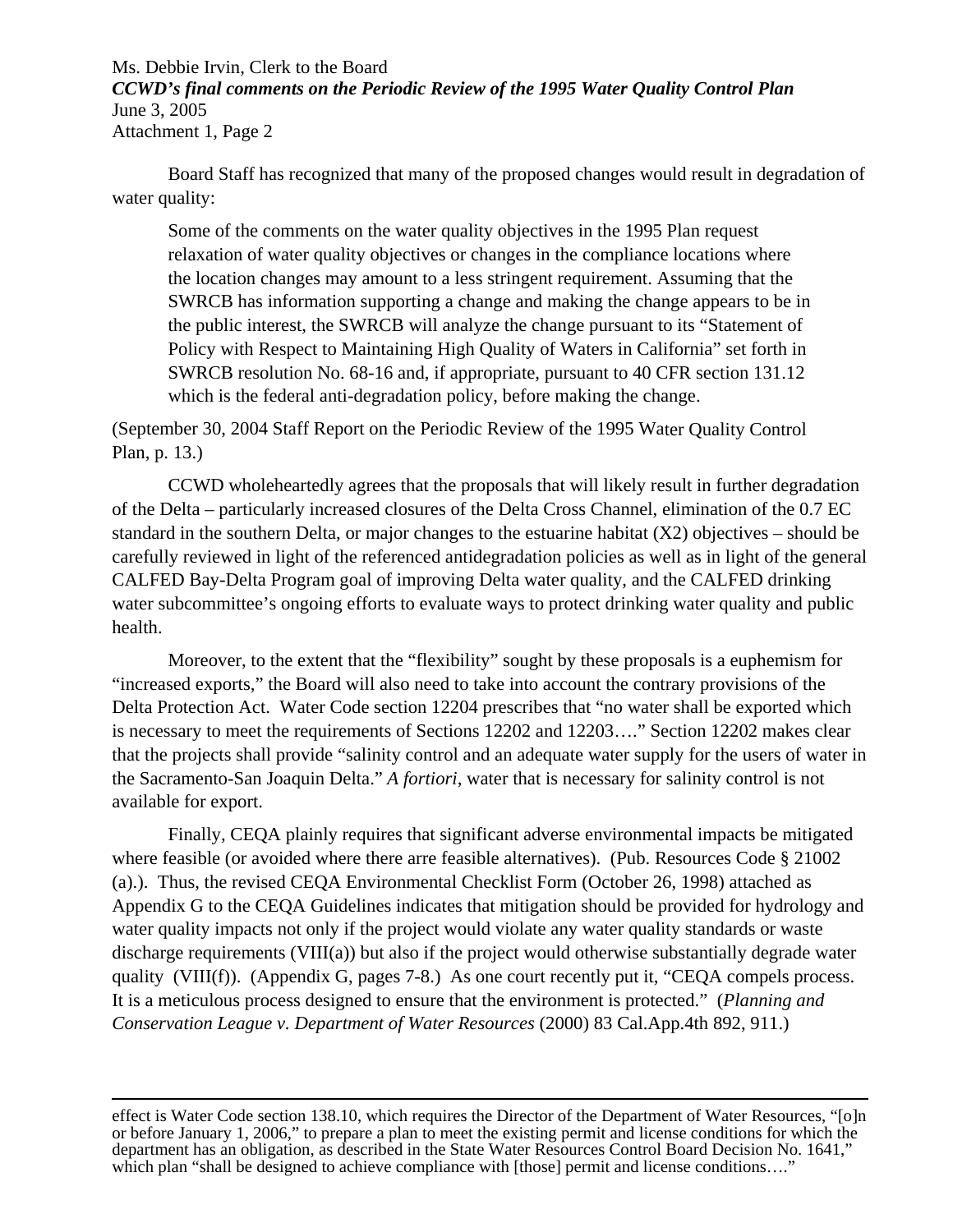For the reasons discussed above, and in recognition of the incidental protection that such objectives often have on the quality of water that is withdrawn elsewhere in the Delta for drinking water, by CCWD and by the urban agencies that receive water from the State and Federal export pumps, CCWD requests that the Board not allow further degradation of the Delta unless it makes an express determination based on substantial evidence that (1) the existing quality of water is better than the quality established in policies as of the date on which such policies become effective," and (2) "it has been demonstrated to the State that any change will be consistent with maximum benefit to the people of the State, will not unreasonably affect present and anticipated beneficial use of such water and will not result in water quality less than that prescribed in the policies." (SWRCB Res. 68-16,  $\P$ 1.)<sup>[4](#page-5-0)</sup>

 $\overline{a}$ 

<span id="page-5-0"></span>**4**. Of course, notwithstanding any such finding, the Plan is legally required to "ensure the reasonable protection of beneficial uses." (Water Code § 13241.)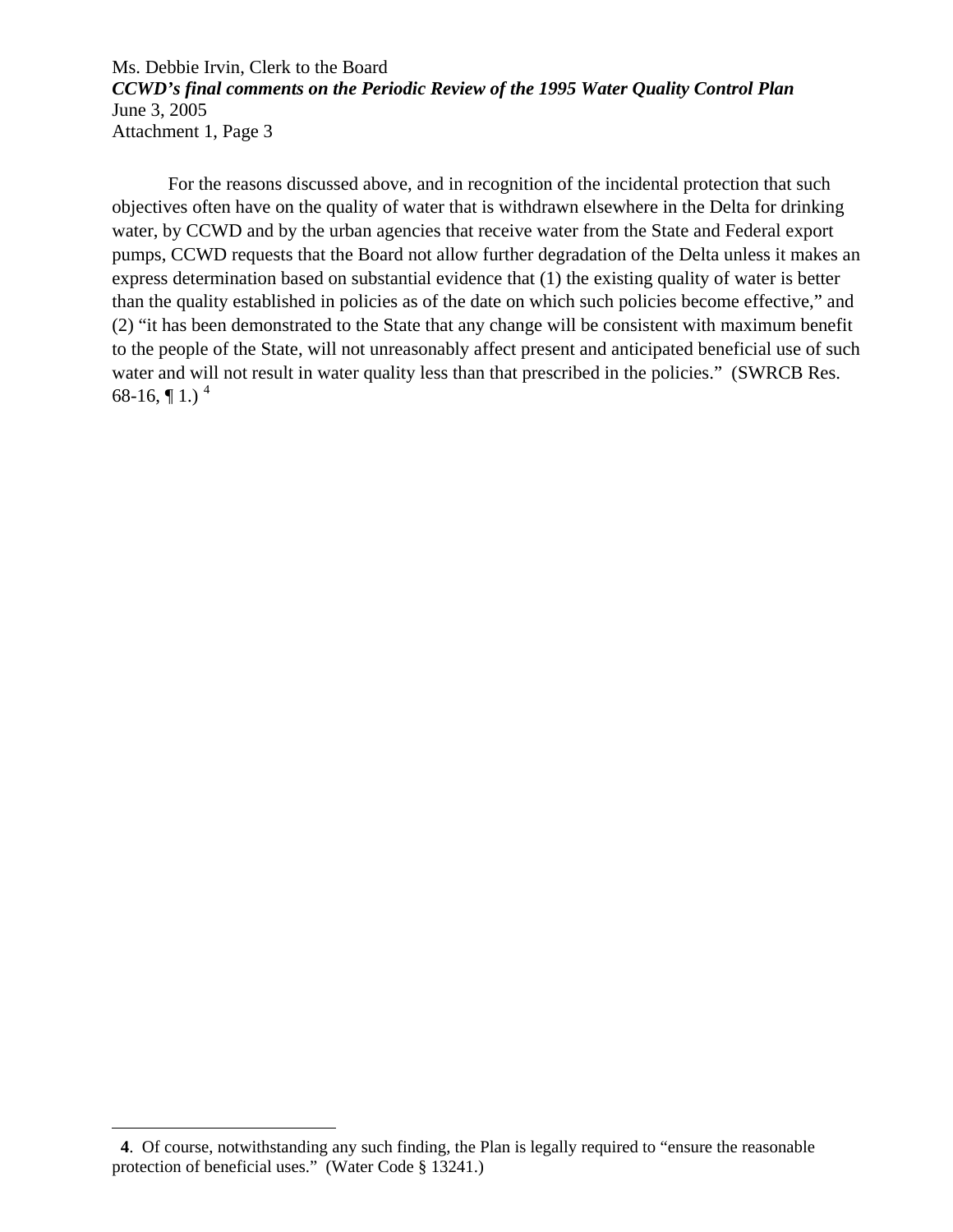#### **The Time Has Come for a Real Drinking Water Objective**

This attachment briefly elaborates on the discussion in the comment letter concerning the need for an objective specially formulated to protect drinking water and public health. As Dr. Greg Gartrell aptly stated at the January 10, 2005 workshop:

If you look at this system as a whole and what we have in terms of protecting drinking water really relying on other standards. Most protective for the system as a whole, with respect to drinking water quality is the X2 for fisheries. That provides us a very high quality water for most of the spring and some of the winter. The agricultural objectives take us into the summer for most years, not in dry years, but certainly in the wetter years. Those are probably the second most protective. They are designed for the protection – basically based on growing corn in the Delta.

[The] Industrial standard of 150 milligram per liter is not designed for drinking water protection, but all of those are surrogates for that now. As well as the municipal the 250 milligram per liter chloride, that is a taste issue. That was set at a level where people stopped drinking the water. You want to call it as a gag rule. There is not a drinking water protection standard for itself. …. What Contra Costa Water District is asking for … is a commitment from the Board to reach a decision on an objective for drinking water purposes.

(Reporter's Transcript, 636:10-637:10.) CCWD also asked for the following finding:

Due to concerns with disinfection by-products in treated water from the Delta and in keeping with the target of obtaining the best available drinking water, the Board finds that, wherever feasible, municipal water supply agencies should strive to achieve either: (a) average concentrations at Clifton Court Forebay and other southern and central Delta drinking water intakes of 50 ug/l bromide and 3.0 mg/l total organic carbon, or (b) an equivalent level of public health protection using a cost-effective combination of alternative source waters, source control and treatment technologies, consistent with the CALFED Bay-Delta Program's target for providing safe, reliable, and affordable drinking water in a cost effective way.

Consistent with this approach, appropriate actions to improve Delta water quality and treated drinking water quality may include some or all of the following: making maximum use of high-quality uncontrolled flows through off-stream storage, elimination of agricultural drainage in the vicinity of drinking water intakes, relocation of urban drinking water intakes, modification of Franks Tract to reduce intrusion of saltier water into the Delta, source control of wastewater discharges, projects to improve water quality on the San Joaquin River, advanced treatment technology studies, implementation of additional or advanced treatment, and water quality exchanges.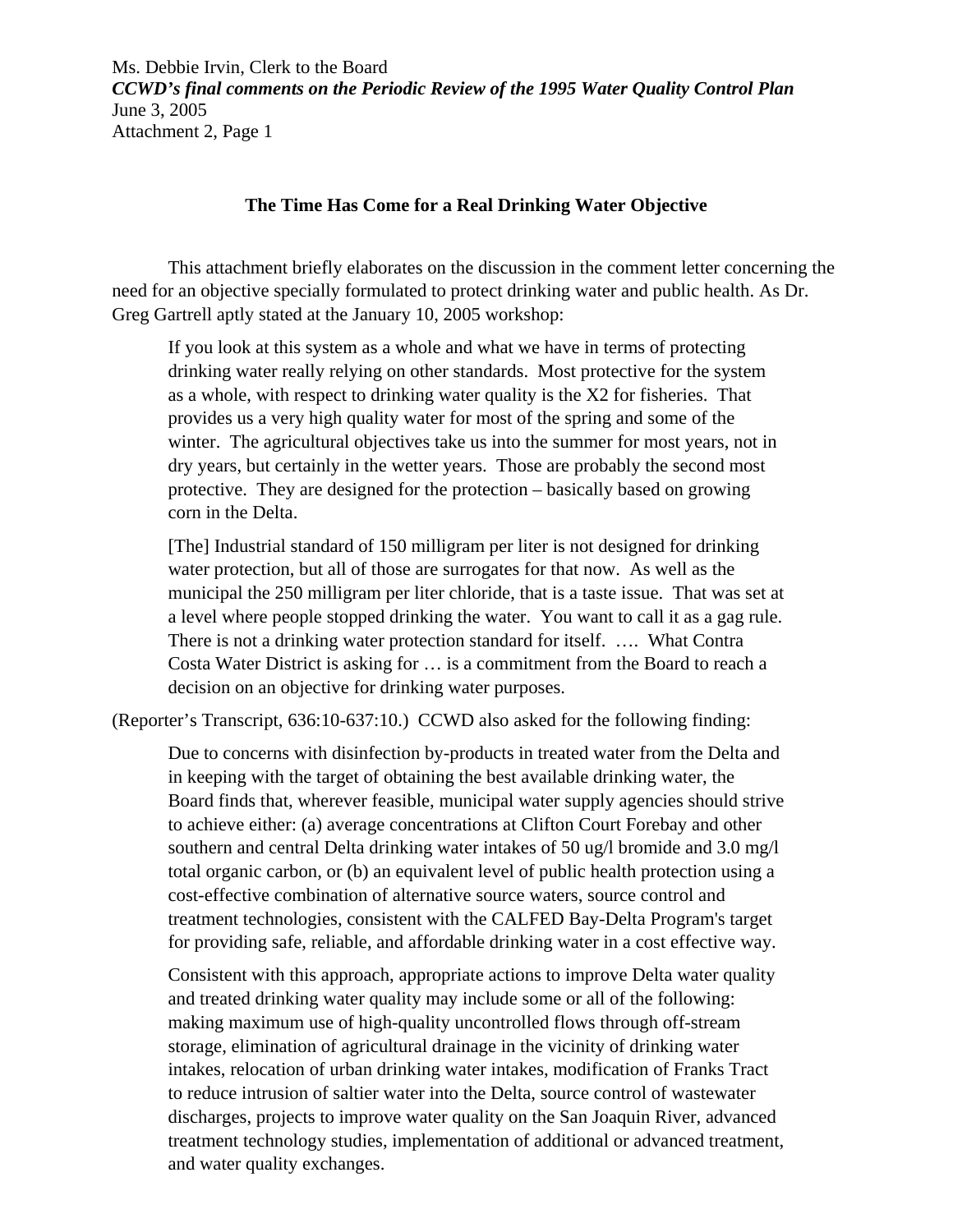### (See CCWD-EXH-09[1], slides 9-10.)

 As discussed in the comment letter, CCWD has proposed 300 μg/l bromide as a numerical objective reasonably protective of the health of the twenty-three million people who drink water drawn from the Delta, balancing the competing beneficial uses of Delta water. CCWD proposes that the 300 μg/l bromide objective take effect immediately and be enforceable at the end of the water rights phase, but that the enforcement be deferred based upon a reasonable schedule for the completion of CCWD's Alternative Intake Project and other projects.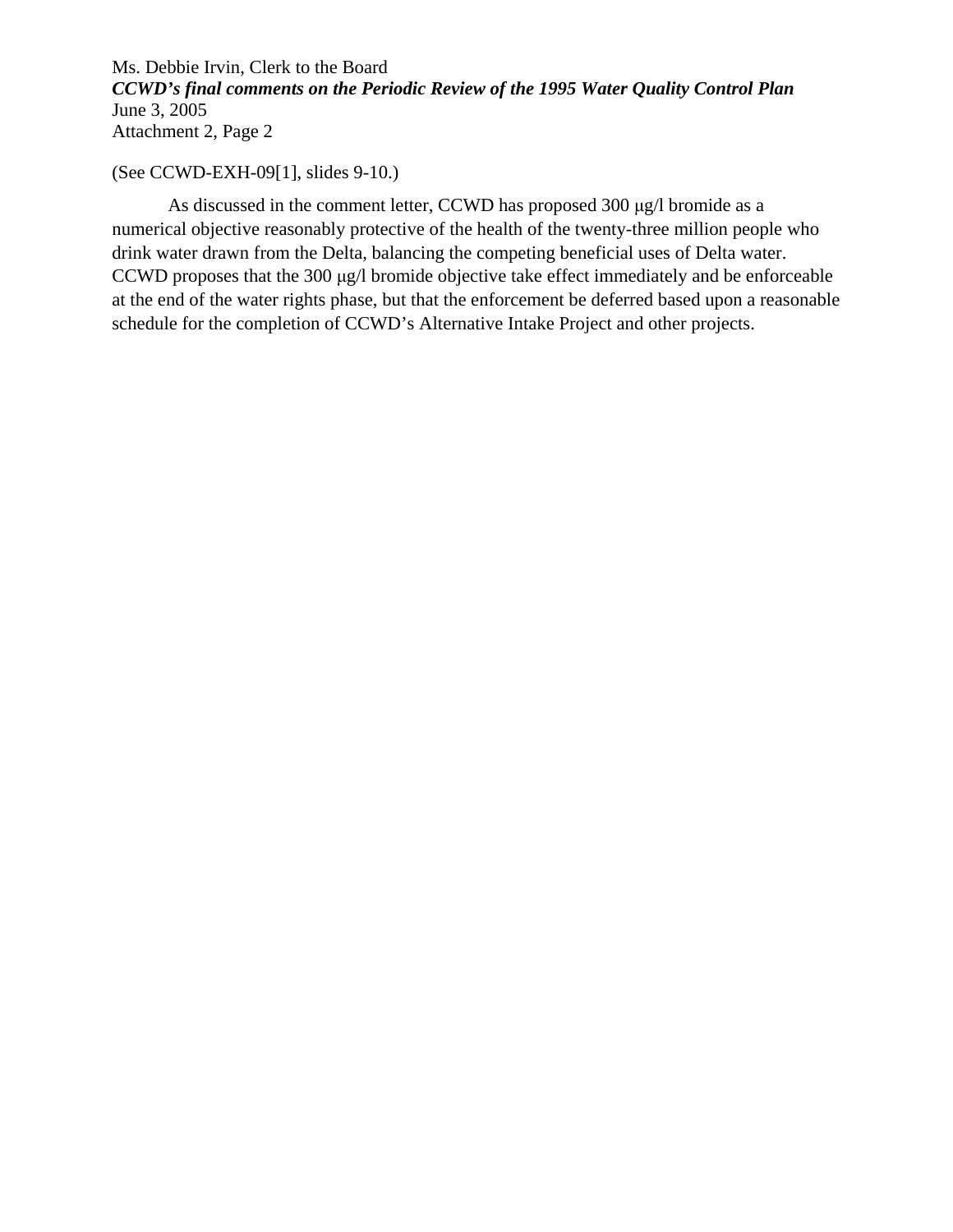### **Summary Discussion of Specific Proposals**

As noted in the letter, this attachment summarizes CCWD's final comments on proposals, submitted to the State Water Resources Control Board for consideration in the Periodic Review process, that are of particular concern to CCWD.

# **1.** *Potential new drinking water objectives* **(Issue 4c)**

On January 10, 2005, CCWD presented ample evidence concerning the need for additional drinking water protection (Reporter's Transcript 569:224-574:6 (Dr. Briggs), 618:10- 634:12 (Ed Means), 586:1 – 602:7 (Dr. Denton) 634:14-640:13 (Dr. Gartrell)). As Ed Means aptly summarized the presentation: "The short of it is the 150-250 [mg/l objective] is not protective." (Reporter's transcript, 633:19-20). CCWD's February 14, 2005 letter (CCWD-EXH-15) noted, "As was discussed in detail at the January 10 and January 12, 2005 workshops, urban water agencies face increasing challenges in providing drinking water that meets all treatment regulations and fully protects public health. California drinking water providers need to control the production of disinfection byproducts (DBP) in treated water and this can only be achieved if there is also management of DBP precursors in the source water." As also stated in CCWD's February 14, 2005 letter, CCWD requests that the Board adopt a new bromide objective that protects drinking water quality that will be met through implementation of CALFED water quality projects, including intake relocation, on a time schedule consistent with those projects.

In CCWD's March 7, 2005 letter (CCWD-EXH-18), CCWD stated that:

CCWD believes that with a new Delta intake at the western end of Victoria Canal, and implementation of other CALFED water quality improvement actions such as the San Joaquin River water quality management plan and modification of Franks Tract, a 300 μg/l daily bromide objective would be readily achievable at one or more of CCWD intakes without additional water supply cost.

 In conclusion, CCWD believes that it is no longer credible to assert that the 150 mg/l and 250 mg/l chloride objectives provide reasonable protection of the beneficial use made of water drawn from the Delta for drinking by twenty-three million people.

# **2.** *Compliance Location of the 150/250 mg/l chloride objectives* **(Issue 4b)**

 CCWD requests that the compliance location remain at Pumping Plant #1. However, CCWD is willing to entertain the concept of a reasonable monitoring agreement based on Holland Tract EC, as discussed in its January 10, 2005 letter (CCWD-EXH-014):

The Pumping Plant #1 compliance location (C-5) must remain unchanged at the Contra Costa Canal Pumping Plant #1 to ensure water diverted by CCWD from Rock Slough is at or better than the 150 mg/l and 250 mg/l M&I chloride objectives. These objectives provide protection against salinity intrusion to all M&I diversion points in the southern and central Delta, and are necessary to ensure water quality protection at those Delta M&I diversion points, including CCWD's Old River intake.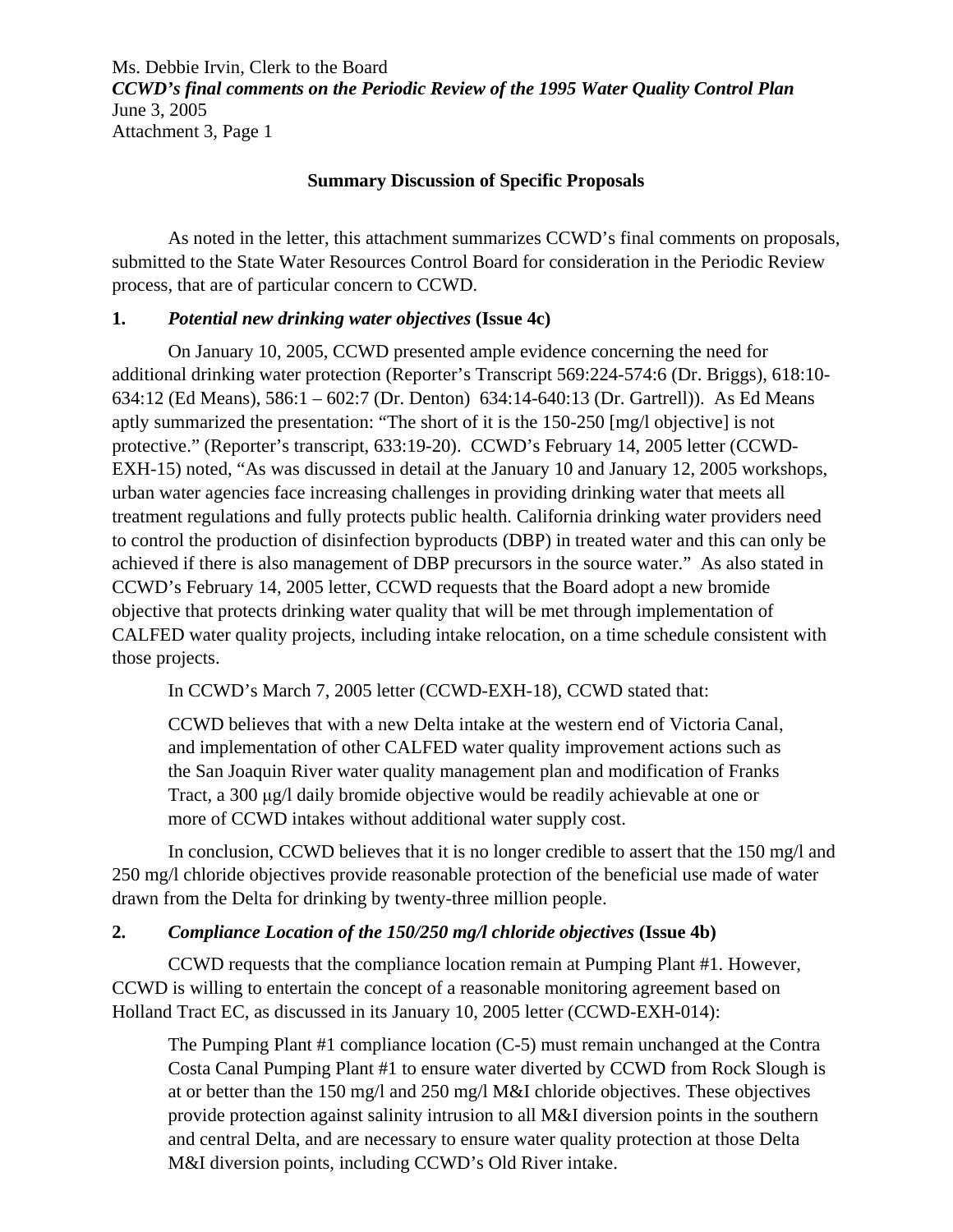In the near future, the circumstances in which local degradation leads to exceedances of water quality objectives in Rock Slough will be minimized by three factors, discussed at length during the presentation of Dr. David Briggs on January 10, 2005. (Reporter's Transcript 569:24- 585:23; CCWD-EXH-07.) These factors are Veale Tract improvements, Contra Costa Canal Encasement, and in the longer term, increased use of Pumping Plant No. 1 to meet increases in CCWD demands.

 CCWD urges that the Board reject the proposal by DWR and Reclamation to establish an alternative compliance location at Holland Tract to be used as a proxy for the objectives at Pumping Plant No. 1. That proposal fails to provide sufficient protection for the beneficial uses currently receiving some limited protection from the 150 and 250 mg/l chloride objectives. The objective needs to remain where the beneficial uses can best be protected.

However, as stated in CCWD's March 8, 2005 letter (CCWD-EXH-19), in the event that there is an exceedence of either chloride objective and the 3-day running average diversion rate at the Contra Costa Canal is less than 30 cubic feet per second, CCWD would be willing consider such an exceedence beyond the control of the State Water Project and Central Valley Project, provided the the daily EC at Holland Tract, measured three days previously, was 0.94 mS/cm or less (in the case of the 250 mg/l chloride objective) or 0.56 mS/cm or less (in the case of the 150 mg/l chloride objective).

### **3.** *Issues Related to the Implementation of the 150/250 mg/l chloride objectives* **(Issue 11)**

 As discussed above, CCWD recognizes that under certain conditions the projects may not currently be fully responsible for exceedances of the 150 mg/l and 250 mg/l objectives at Pumping Plant No. 1, and believes it is appropriate to establish a new monitoring location at Holland Tract as part of a reasonable approach to evaluate responsibility for exceedences of the municipal and industrial chloride objectives at Pumping Plant No. 1.

 CCWD, DWR and Reclamation have continued to have further conversations in search of a mutually agreeable mechanism to help the SWRCB appropriately assign responsibility for compliance. Unfortunately, my January 10, 2005 comments concerning the status of these discussions are still true today:

CCWD and the projects have some more talking to do. We differ in terms not only of numbers but in some degree with regard to what the concept is that we are shooting towards, and I think we need to focus on that and focus on what sort of language that we might propose jointly that would address the issue that we were discussing.

(Reporter's Transcript, 603:18-24.) From CCWD's perspective, the key criterion is that the procedure not weaken the protection afforded to beneficial uses by the established objective. CCWD's March 8, 2005 letter (CCWD-EXH-19) described "two important reasons why the Holland Tract salinity levels as proposed by DWR and Reclamation do not provide sufficient protection for the beneficial uses protected by the 150 and 250 mg/l chloride objectives":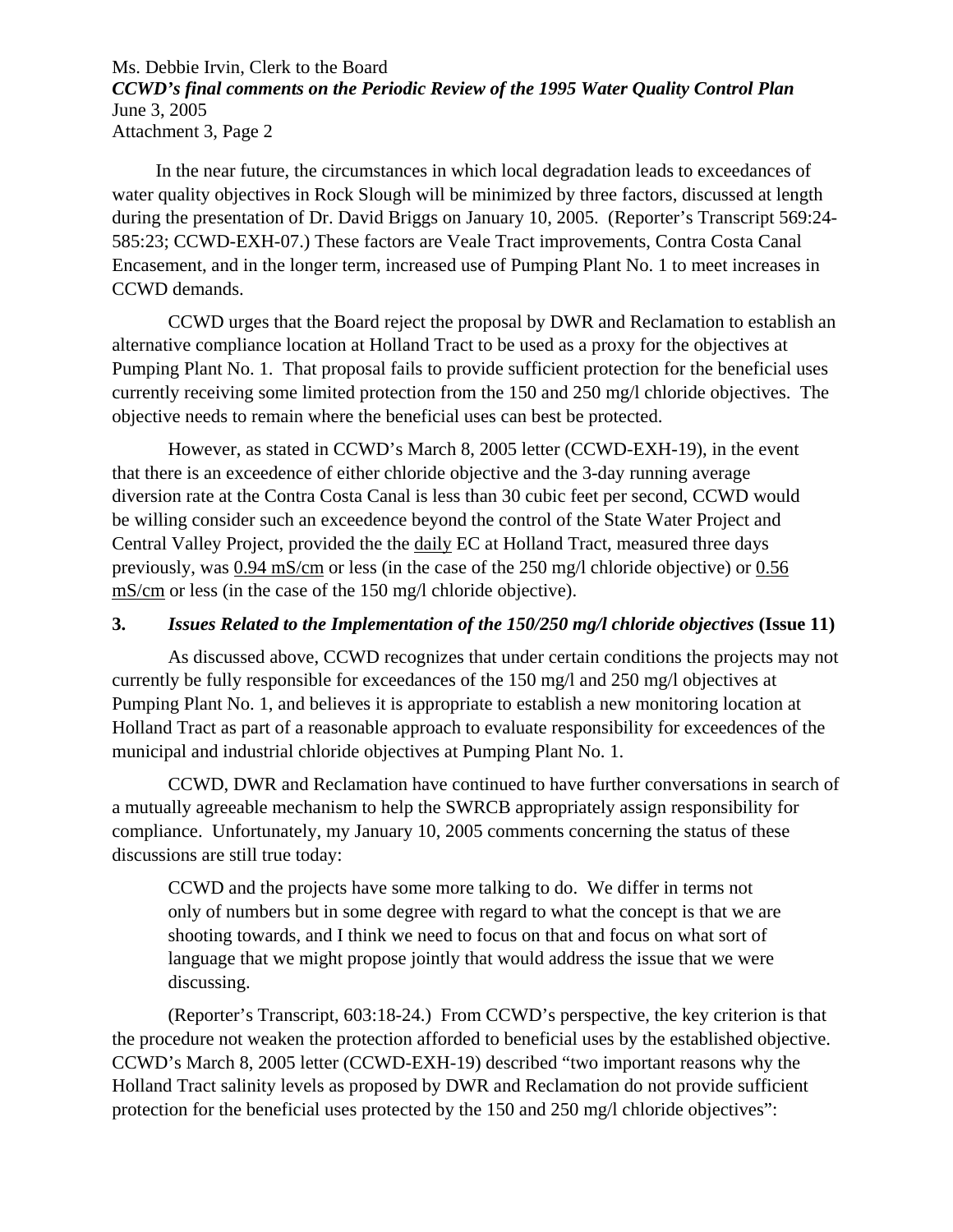The first is evident from reviewing the "scatter plots" presented by DWR an Reclamation on January 10, 2005: a significant number of the data points shown on the plot are above the proposed in-lieu salinity level; this necessarily means that each of these data points represents a violation of the 150 mg/l and 250 mg/l objectives at the Contra Costa Canal Pumping Plant #1. CCWD's proposed water quality criteria at Holland Tract are necessary to ensure the  $150 \text{ mg/l}$  and  $250 \text{ mg/l}$ objectives are met at the Contra Costa Canal Pumping Plant #1.

The second is that the Holland Tract salinity levels as proposed by DWR and the USBR address only the operational variations and the effects of "winds, tides and other factors" (the 'operational buffer' referred to by the SWC in their February 14 letter). To ensure the 150 mg/l and 250 mg/l objectives at the Contra Costa Canal Pumping Plant #1 will be achieved, any proposed Holland Tract salinity levels must also allow for general water quality degradation between Holland Tract and the entrance to the Contra Costa Canal from agricultural discharges to both Old River and Rock Slough, not just from Veale Tract (which could be called a 'degradation buffer').

This degradation has been present since before the 1940s, and affects all locations in the Delta, not just Rock Slough water quality, and it affects the Rock Slough water quality whether or not CCWD is diverting from Rock Slough. Meeting the Pumping Plant #1 objective despite this generalized degradation is fully within the control of the State Water Project and Central Valley Project and is independent of CCWD's diversion rate.

### **4.** *Changes to 150 mg/l chloride objective* **(Issue 4a)**

 No evidence was presented to support eliminating the 150 mg/l objective. As Chairman Baggett noted on January 10, 2005: "given what we've heard so far and information in the record, that is not likely to be an issue here." (Reporter's Transcript, 564:17-19.) Accordingly, eliminating the 150 mg/l objective should no longer be considered as part of this Periodic Review. Similarly, no basis was presented to support changing from a calendar year to a water year for tracking compliance. With its January 10, 2005 letter, CCWD presented historical data showing no significant difference in the total number of days of 150 mg/l compliance using calendar year and water year accounting, and showing the 150 mg/l objective has easily been met historically, except in the critically dry year 1992 (which is unlikely to recur because the estuarine habitat (X2) objective requires higher outflows from April through June).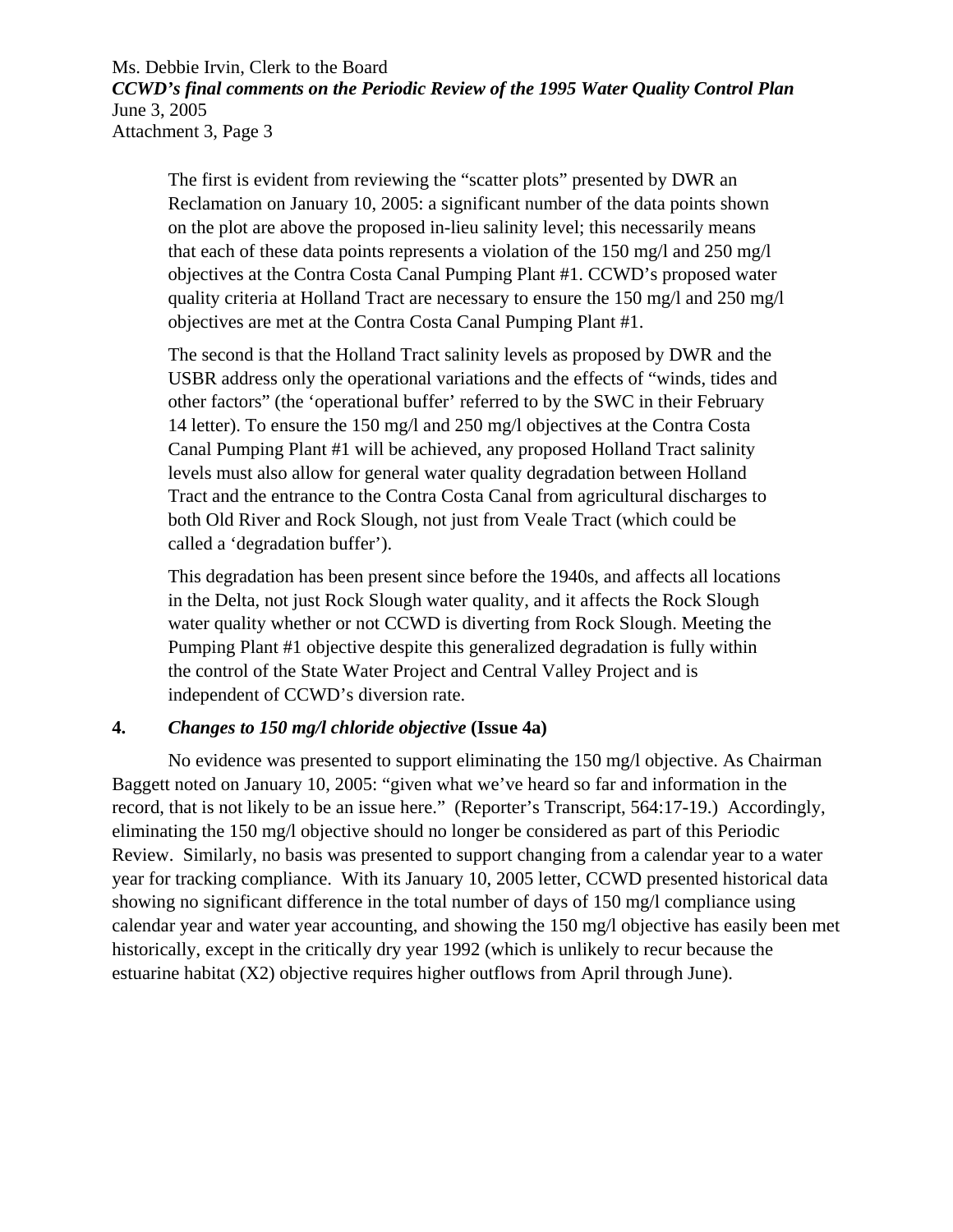# **5.** *Southern Delta Electrical Conductivity* **(Issue 10)**

 In response to the proposal by DWR and Reclamation to change the current southern Delta electrical conductivity (EC) agricultural objectives at four locations **[1](#page-11-0)** from 0.7 EC for April through August – which finally took effect – back to 1.0 EC, CCWD noted:

Relaxing the existing 0.7 EC requirements in the south Delta to 1.0 EC will, at certain times, dramatically increase Delta salinity. For example, 0.7 EC at CCWD's Old River intake near Highway 4 is equivalent to a chloride concentration of 150 mg/l chloride. An EC of 1.0 at the Old River intake is equivalent to about 235 mg/l (representing an increase in chloride concentration of 85 mg/l). [¶] Relaxing the EC requirement in the south Delta could increase the concentration of bromide, a disinfection byproduct precursor, at Delta drinking water intakes. …. By way of comparison, at CCWD's Old River intake, an EC of 0.7 is equivalent to a bromide concentration of about 500 μg/l, which is already well in excess of the 300 μg/l drinking water objective requested by CCWD.

(April 15, 2005 letter from CCWD to SWRCB (CCWD-EXH-20)) **[2](#page-11-1)** The letter also noted that such a relaxation "would constitute backsliding in contradiction of anti-degradation policies of the SWRCB and the federal government, allowing further degradation of water quality in the south Delta and resulting in direct adverse impacts on drinking water quality for CCWD's customers, as well as the customers of the Central Valley Project and the State Water Project."

 Nor should the 0.7 EC objective be eliminated if and when the South Delta Improvements Program is actually implemented. On page 12 of the protest submitted by the South Delta Water Agency in opposition to the projects' petition to "change" the effective date of permit/license conditions that require that the south Delta objectives be met, the following was correctly stated:

Even if a permanent barrier program is implemented to improve South Delta conditions, that program has no bearing on what is necessary to protect agricultural beneficial uses. The Board should at a minimum be aware that the barrier program does not address the Brandt Bridge standard and only addresses the Middle River and Tracy Old River standards because DWR eventually determined their initial program would not meet those standards. **[3](#page-11-2)**

The permanent barrier program is "not ... a method for complying with water quality obligations/permit conditions." (SDWA Protest, p. 12.)

 $\overline{a}$ 

<span id="page-11-0"></span><sup>&</sup>lt;sup>1</sup>. Located at San Joaquin River at Airport Bridge, Vernalis; San Joaquin River at Brandt Bridge site; Old River near Middle River; and Old River at Tracy Road Bridge

<span id="page-11-1"></span>**2** . Also please see attached copy of CCWD's May 11, 2005 protest letter concerning the projects' petition to "change" the effective date of permit/license conditions that require that the south Delta objectives be met.

<span id="page-11-2"></span>**3.** As was stated in the SDWA protest, "DWR informed the Board that permanent barriers would help meet the standards but not consistently meet all of them." (SDWA Protest, p. 12.)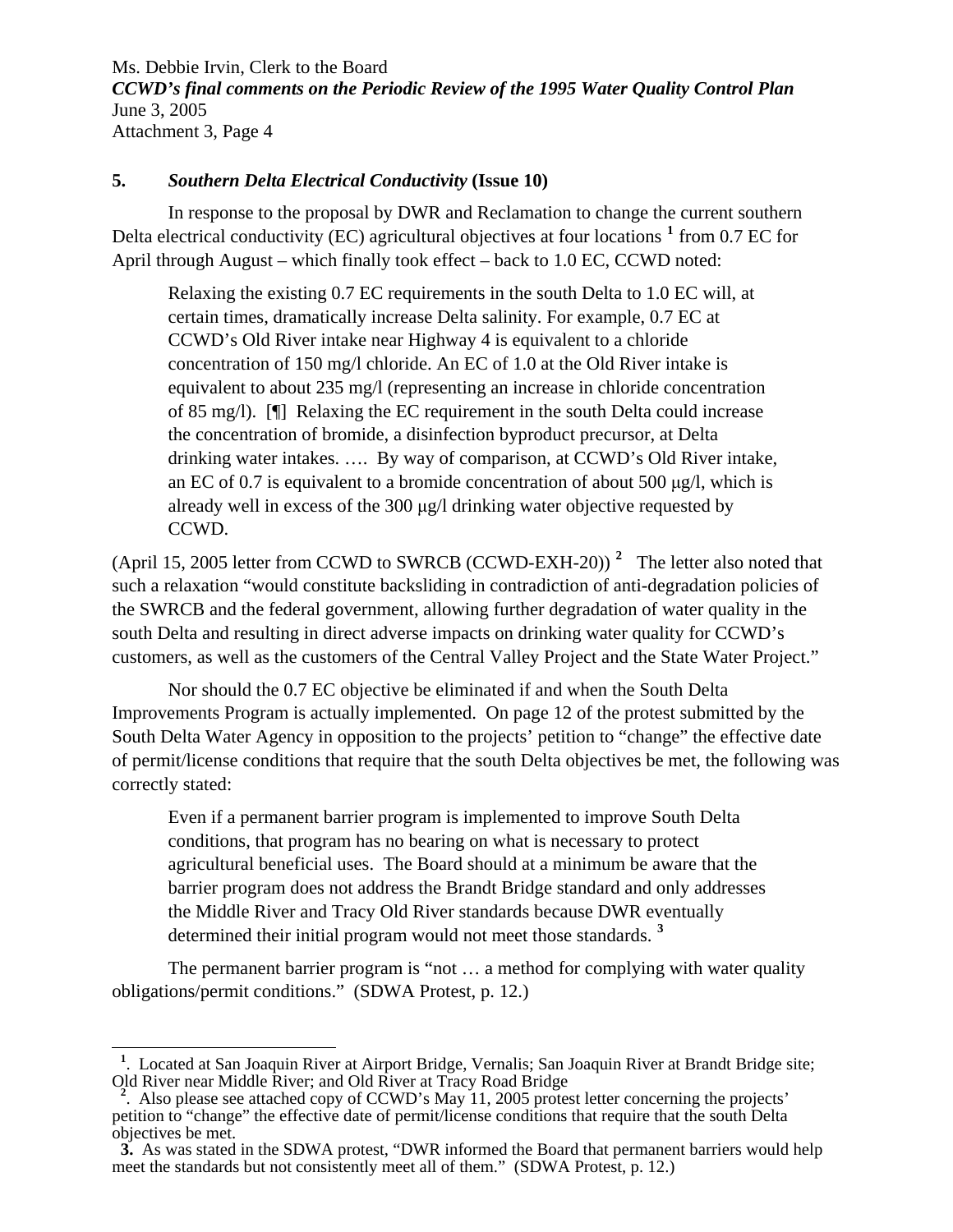# **6.** *Closure of Delta Cross Channel* **(Issue 2)**

 CCWD urges the Board to specify that the Delta Cross Channel (DCC) remain open at least 50% of time to protect water quality, as was always intended, and believes that the 1995 Plan should be revised to clarify that the maximum number of days between November through January that the DCC may be closed is 45. The only exception would be additional closures for flood protection (i.e., when Sacramento flow is greater than about 25,000 cubic feet per second). As CCWD explained in its December 16, 2004 letter:

Closure of the DCC under low Delta outflow conditions and high exports results in degradation of water quality at CCWD's intakes. This degradation can impact CCWD's beneficial use of Delta water, even when the municipal and industrial chloride objectives are not exceeded. For example. the water may no longer be of sufficient quality to be diverted to storage and later released from CCWD's Los Vaqueros Reservoir as blending water, or the degradation may require CCWD to release additional blending water.

(December 16, 2004 letter from CCWD to SWRCB, pp. 1-2 (CCWD-EXH-3)) In response to a proposal by the Data Assessment Team (DAT), part of the CALFED Operations Group, to open the DCC only when necessary to avoid exceeding the 250 mg/l chloride objective, CCWD noted:

[T]his does not protect CCWD from degradation when the 250 mg/l objective is being met. For example, an increase in chloride concentration at CCWD's Old River intake at Highway 4 from 55 mg/l to 80 mg/l can still significantly affect CCWD's operations and the quality of the drinking water CCWD delivers to its customers. **[[4](#page-12-0)]** 

# **7. Proposals for "flexing" the so-called X2 objective (Issue 5)**

 CCWD believes that the Board has no choice but to reject "out of hand" the concept of "flexing" as a way to give the projects more real-time operational flexibility. No proposals have been presented in a fashion sufficiently concrete to permit meaningful discussion, nor have any "sideboards" been established to limit the scope of X2 adjustments. (CCWD's February 18, 2005 letter (CCWD-EXH-17) noted that one of the necessary "sideboards" would be the protection of Delta drinking water quality.) Any changes in the operational rules governing the X2 objective will need to be developed and reviewed by stakeholders, and all others must have an opportunity to fully review and comment thereon, prior to them being incorporated into a draft Plan. As set forth in CCWD's February 18, 2005 letter:

<span id="page-12-0"></span> $\overline{a}$  **[4]**. "lf intake water chlorides rise above CCWD's delivered chloride goal of 65 mg/l, CCWD begins releasing previously stored water in Los Vaqueros Reservoir to blend with Delta water to meet the 65 mg/l goal. This represents a cost to CCWD in terms of water supply, energy costs to replace the stored water, and potential subsequent degradation of CCWD's delivered water if CCWD runs out of blending water. It can also be considered as having the same effect as reducing the effective size of CCWD's \$450 million, 100,000 acre-feet, water quality reservoir, representing a significant loss of a portion of this \$450 million asset."